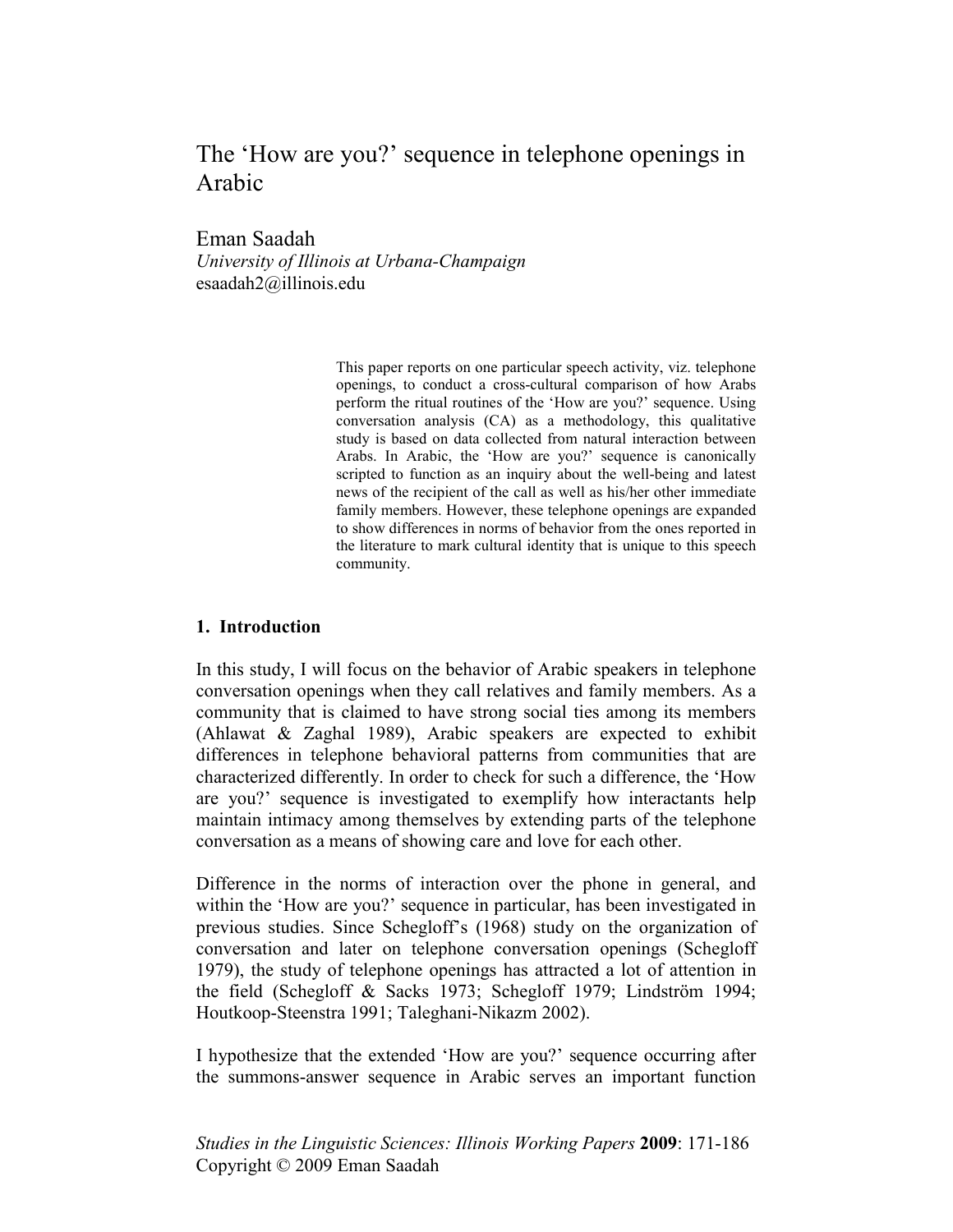between interlocutors. It is routinely structured in telephone conversations among close relatives and friends and seems to be obligatory in informal interactions between such participants. The absence this sequence or the provision of a shortened version of this sequence makes the interaction rigid and impolite which gives the impression that the caller is not friendly and sociable.

# **2. Telephone openings and literature review**

Schegloff (1979) found that most U.S. telephone openings include an identification and recognition sequence. In addition, he identified four sequences of adjacency pairs in mundane private telephone conversation openings:

- 1. a summons-answer sequence (e.g. the phone rings and the callee answers 'Hello');
- 2. an identification and/or recognition sequence (e.g. 'Bill!'/'Hey Sally');
- 3. a greeting sequence (e.g. 'Hi'/'Hi');
- 4. a 'How are you' sequence (e.g. 'How are you?'/'good, how about you?') (Schegloff, 1986).

That telephone openings are found to differ in varying cultures is a wellestablished fact. Despite the occurrence of the 'How are you?' sequence in telephone conversation in all targeted speech communities, it has been shown that the extent and pattern vary from one culture to the other, e.g. Dutch (Houtkoop-Steenstra 1991), Finnish (Halmari 1993), Swedish (Lindström 1994), German (Pavlidou 1994), Greek (Sifianou 2002), and Chinese (Sun 2004).

Halmari (1993) studies, among other things, the 'How are you?' sequence in business telephone conversations in two different languages: Finnish and American English. For Finnish speakers, when the 'How are you?' sequence is initiated, it elicits a lengthy non-topical sequence, i.e., it is understood as question that requires an elaborate answer. However, for American English speakers, the 'How are you?' sequence in business telephone conversations is usually restricted and has the illocutionary function of a greeting and thus requires a short answer of 'I'm fine' or 'good'.

In another study, Pavlidou (1994) reports on Greek and German conversational styles, focusing on politeness in telephone calls. Investigating the 'How are you?' sequence, the researcher finds different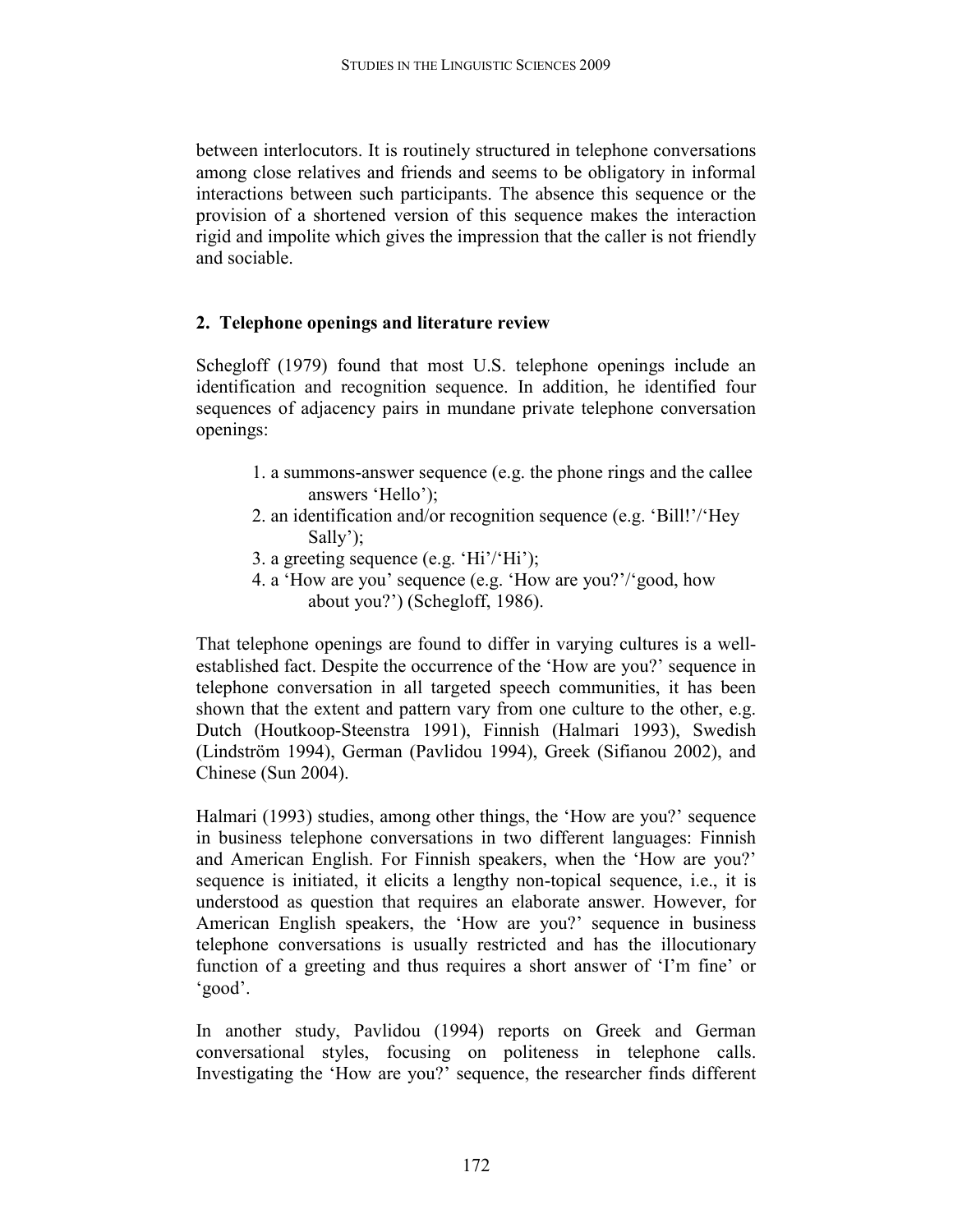norms between the two cultures. She concludes that Greeks emphasize the relationship aspect of communication by using more phatic utterances, while Germans tend to focus more on the content of the conversation, are more direct, and use less phatic utterances.

Many studies claim that the 'How are you?' sequence—which is part of the opening sequence of telephone conversations—is also an instance of *phatic communion*. Phatic communion is a term that is attributed to Malinowski (1923) and affiliated with anthropology, and has been borrowed into various fields (e.g. semantics, sociolinguistics, conversation analysis, and communication). Phatic communion, according to Malinowski, refers to a type of speech people get involved in aimlessly to create ties of union which merely fulfills a social function. This term has been also used to describe responses to the inquiry 'How are you?' in telephone conversation. For example, Coupland, Coupland, & Robinson (1992) identify a range of strategies elderly people use to achieve degrees of phaticity when they respond to a scripted 'How are you?' question in interviews about health-related issues.

Sun (2004) discusses the common expression about well-being, 'How are you?', between female participants in Chinese. The researcher focuses on studying phatic talk in terms of deictic reference. While involved in small talks, a Chinese speaker might choose to replace the second person deictic pronoun 'you' with other terms such as 'mother' if one of the participants in the telephone conversation is the mother of the other. This verbal behavior between interlocutors shows deference, awareness of social status, and politeness, especially when addressing seniors. Some interlocutors might choose to drop the pronoun, using a pro-drop form, and add adverbials following or preceding the main component, e.g. 'doing well lately'. Sun claims that in interpersonal calls, the inquiry 'How are you?' has dual functions: a statement of purpose when it is preceded by comments such as 'Long time no see/calling' and a phatic communion.

Generally, the 'How are you?' sequence in Arabic telephone conversation is characterized by lengthy and detailed turns among interactants. However, this extended and elaborate version depends on several factors. First, it depends on the type of relationship between interactants. Unlike distant relationships, among close relatives and friends a detailed version of this sequence is always expected. Second, gender of the participants is an important factor that mandates the nature of this sequence. Female callers tend to personalize this sequence and ask mainly about one's, partner's, children's, and other immediate family members' well being. This can be extended to inquire about recent events or latest news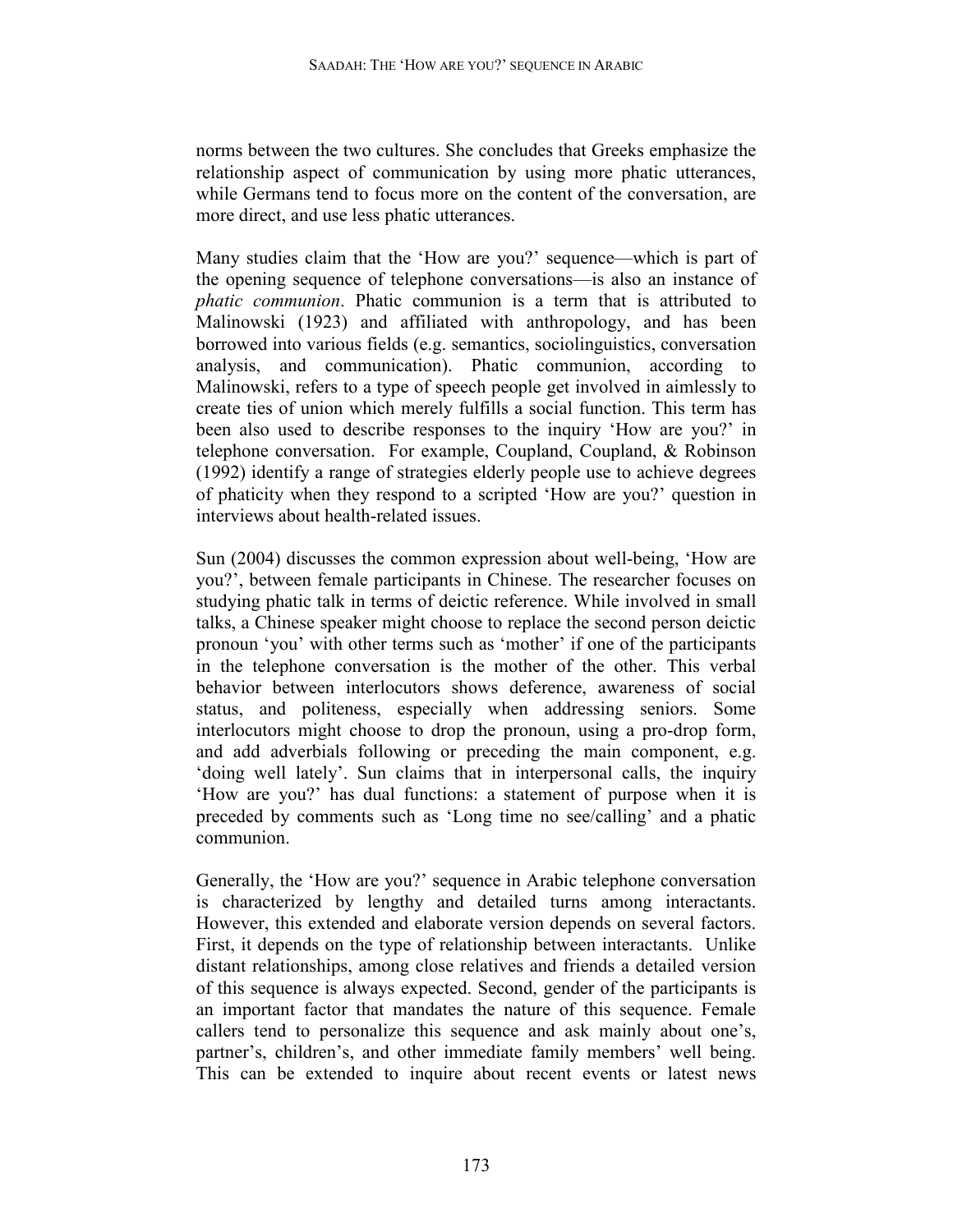regarding this particular person or any of his immediate family members. On the other hand, though male callers ask about the well being of the other interactant, his/her spouse, and children, the inquiry is different in nature. This sequence is more routinized and fulfills the function of mere asking and not necessarily eliciting genuine responses from the other caller. Third, the nature of this sequence depends on the reason for the call, whether formal or informal. Formal reasons include the caller asking about specific information or extending an invitation to the callee, while informal reasons include situations when interactants call each other to chat with no particular purpose. Of course, unlike in informal calls, in which the purpose for the call is to keep in touch, formal calls are characterized by shortened 'How are you?' sequences in which the caller gets to the reason behind calling the other shortly after the call starts. In other cases, we find overlap between these factors which renders a differently structured sequence than what is expected. For example, even when participants call each other for a specific reason such as to extend invitation to a party, they might get involved in an extended 'How are you?' sequence. This is indicative of a more polite and respectful interaction which is not uncommon between members of the Arabic speech community.

# **3. The 'How are you?' sequence in Arabic**

Based on the data collected for this study, the 'How are you?' sequence in telephone conversation in Arabic has a dual function: general and specific. The sequence has a general function in that it might include several inquiries within an interaction. The turns are normally expanded to ask about the well-being of the callee, his/her news, and finally wishing him/her that everything would be fine at their side. These questions in most cases require a formulaic response, e.g. *alhamudulellaah*, 'thanks to God'. On the other hand, the 'How are you?' sequence has also a specific function. This sequence can be condensed in nature in that it incorporates all these in one turn. Depending on purpose for the call and on the callee's response, this sequence can lead to the initiation of the first topic.

As the data below show, the 'How are you?' sequence in Arabic telephone conversations can be expressed in more than one turn. Native speakers typically believe that the first time serves the function of breaking the ice and sensing from the callee's voice and response if this is a good time to proceed with the call. Such an inquiry has a routinized response even if there are recent news or events that need to be revealed. This response which typically denotes one's well-being and thanking God for the present state of affairs is shared by all Arab community members and is obliged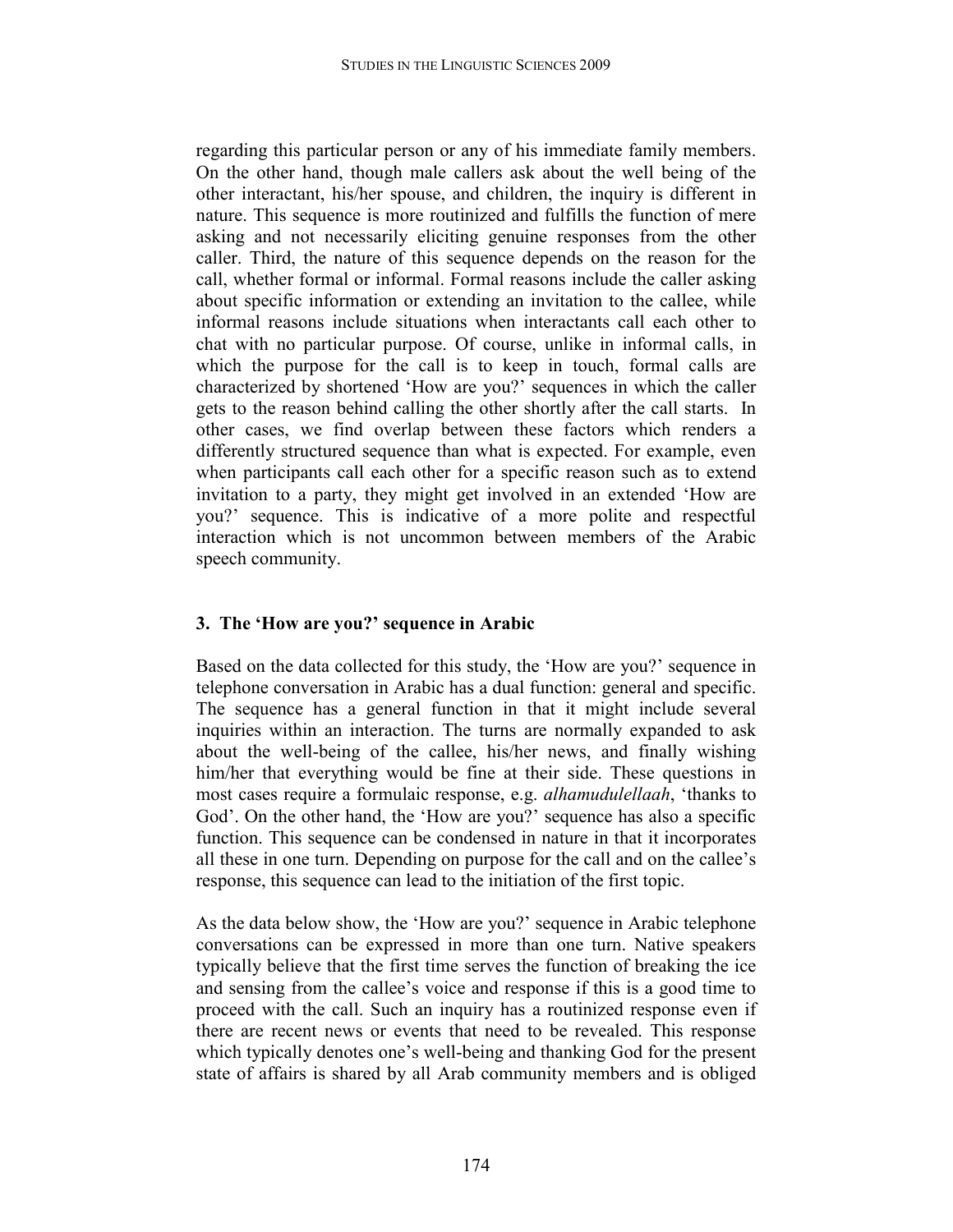by religious beliefs. Therefore, this structured reply has cultural and religious roots which result in this conventionalized response. Normally, the second part of the 'How are you?' sequence is almost identical to the previous one but with more inquiries to include, among other issues, asking about physical well-being, latest news, and inquiries about the addressee's children. It is also routinely followed by a typical rejoinder that expresses the caller's wish for everything and everyone to be good at the other participant's side.

## **4. The data**

The sample consists of 10 audio-taped telephone calls in Arabic that were made by 5 native Arabic speakers and recorded by the researcher. All calls were made by middle-class Arabs who ranged in age between 32 and 65. They included conversations between family members. The phone calls were all either initiated or received to the researcher's residence and all involved persons she personally knows.

In this paper, I present descriptions, analysis, and interpretations of the 'How are you?' sequence in informal Arabic telephone conversations between family members. Specifically, naturally occurring telephone conversations were analyzed to identify how the moves within the "How are you?" sequence are conducted in Arabic. Selected telephone calls were transcribed according to the transcription notation put forth by Jefferson (1984: ix-xvi). In the following examples, the top line is the talk in the native language while a literal translation appears in the second line. The third line represents the translation of talk in idiomatic English.

(1)

| 01 | [[Phone rings.]] |                                          |
|----|------------------|------------------------------------------|
| 02 | Amjad:           | allo.                                    |
|    |                  | 'Hello.'                                 |
| 03 | Kamal:           | assalaamu flaykum.                       |
|    |                  | peace upon you-PL.                       |
|    |                  | 'Peace be upon you.'                     |
| 04 |                  | (0.9)                                    |
| 05 | Amjad:           | Salaykum essalaa∷m wa raħmatullaah,      |
|    |                  | upon you-PL peace and mercy-god,         |
|    |                  | 'Peace be upon you too and god's mercy,' |
| 06 |                  | $AHLE$ in abu-lbaraa=                    |
|    |                  | WELCOme father-albaraa [male's name]=    |
|    |                  | 'WELCOme father of Albaraa-'             |
|    |                  |                                          |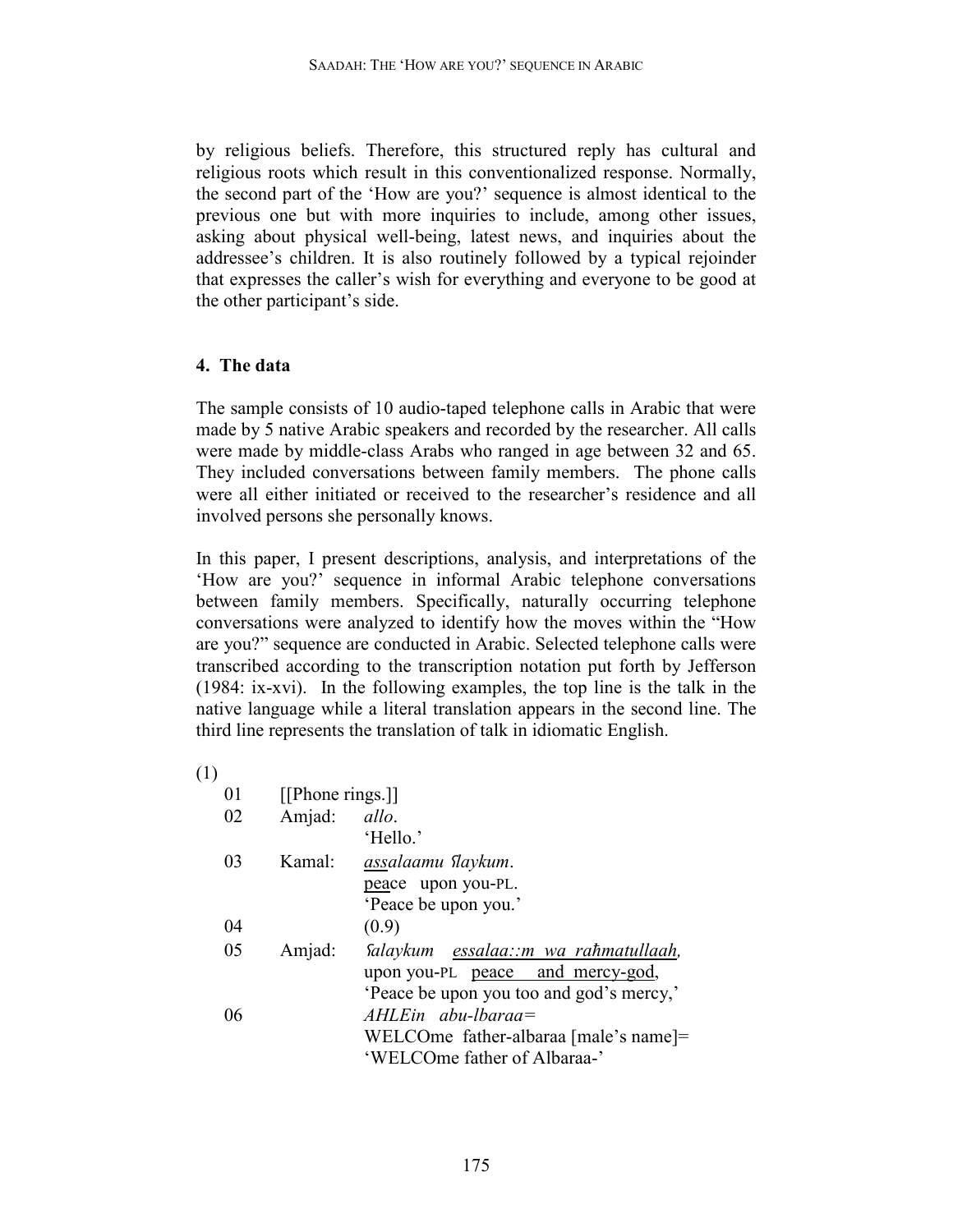| 07       | Kamal: | =abuhmeid chef halash shu akhbarak<br>[name-diminutive] how well-being what news-your                                                                           |
|----------|--------|-----------------------------------------------------------------------------------------------------------------------------------------------------------------|
|          |        | '[name-diminutive] How are you what is your news'                                                                                                               |
| 08       |        | inshaallah tamaam.<br>willing god fine.                                                                                                                         |
|          |        | 'God's willing, fine'                                                                                                                                           |
| 09       |        | (0.4)                                                                                                                                                           |
| 10       | Amjad: | lhamdulellaah allah ybaarik feek $(0.1)$ tama $\lceil$ am,                                                                                                      |
|          |        | thanks god god bless you $(0.1)$<br>$f\bar{f}$ [ne,<br>'Thanks to god may god bless you (0.1) I'm fine'                                                         |
| 11       | Kamal: | <i>cheef</i><br>'how'                                                                                                                                           |
| 12       |        | Sehtak cheef omorak cheef zghaarak.<br>health-your how news-your how little ones-your.<br>'is your health what is your news how are your<br>children.'          |
| 13       |        | inshaallah mneheen.                                                                                                                                             |
|          |        | willing god good-they.<br>'God's willing they are good.'                                                                                                        |
| 14       |        | (0.9)                                                                                                                                                           |
| 15       | Amjad: | walla lhamdulellaah tamaam allah $\langle \psi \rangle$ aarik feek>                                                                                             |
|          |        | thanks god fine<br>god $\langle$ bl $\langle$ ess you $\rangle$<br>God<br>'Swearing By God, thanks to God fine may God<br>bless you'                            |
| 16       | Kamal: |                                                                                                                                                                 |
|          |        | [lħamdulellah<br>[thanks god<br>'Thanks to God'                                                                                                                 |
| 17       |        | alla ye <i>Teekel Saafye inshaallah</i>                                                                                                                         |
|          |        | god give you health willing god                                                                                                                                 |
|          |        | 'May God give you health by God's willing'                                                                                                                      |
| 18       |        | (0.2)                                                                                                                                                           |
| 19       |        | >walla habbeina nsallem Sala Sammi neTTamman<br>$>$ by god <u>like-we</u> say hello to uncle-my check-we<br>'By god we like to say hello to my uncle and check' |
| 20       |        | Sale: inshaalla $\hbar$ awaleik.<br>on him willing god around you.                                                                                              |
|          |        | 'on him god's willing is he around you'                                                                                                                         |
| 21<br>22 | Amjad: | (1.7)<br>hayyo mawjood                                                                                                                                          |
|          |        | here-he available                                                                                                                                               |
|          |        | 'Here, he is available'                                                                                                                                         |
| 23       |        | (0.3)                                                                                                                                                           |
|          |        |                                                                                                                                                                 |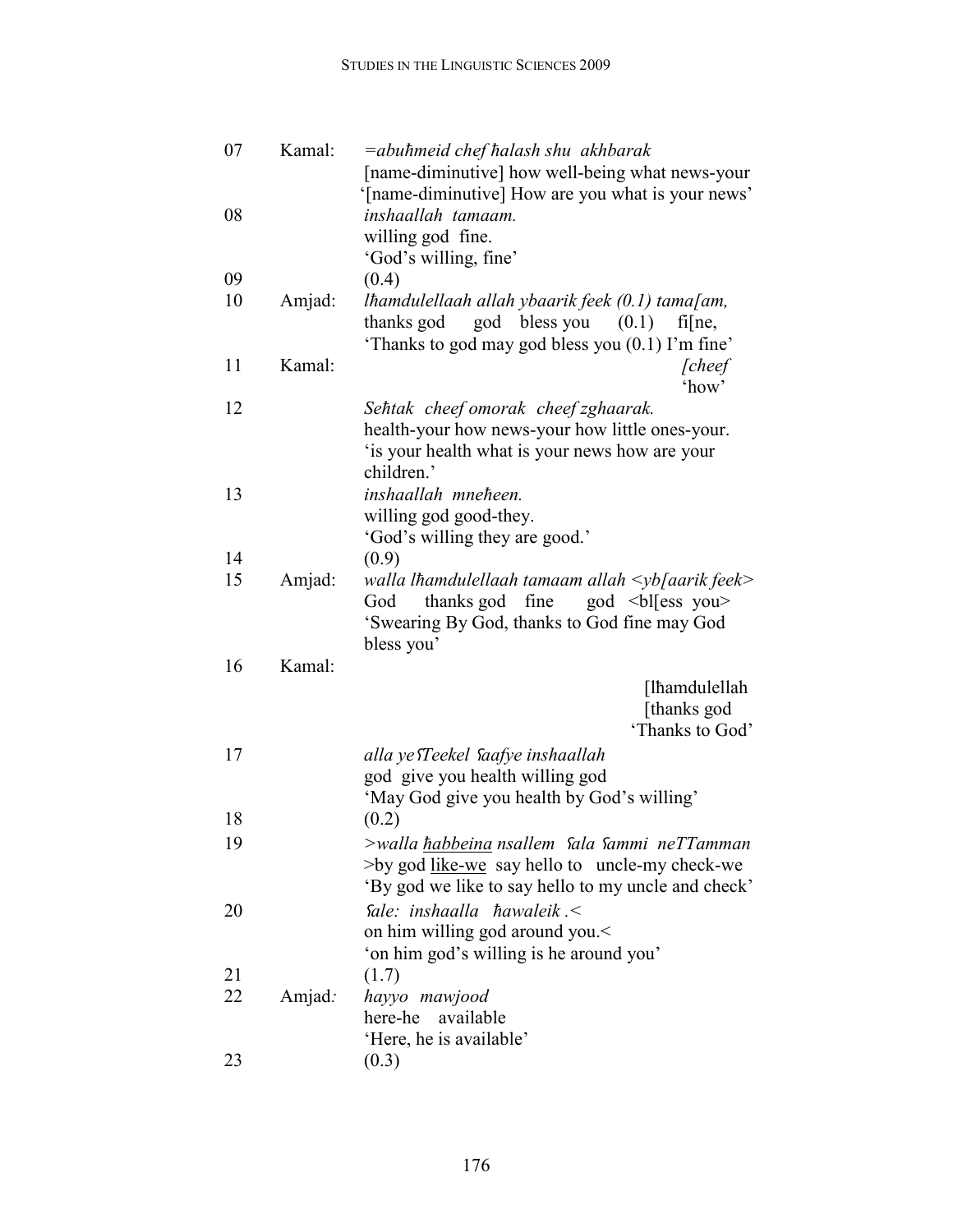| 24 |        | $\langle tfaDDal \rangle$ . |
|----|--------|-----------------------------|
|    |        | 'please.'                   |
| 25 |        | (0.2)                       |
| 26 | Kamal: | alla: (h) ykhalleek.        |
|    |        | bless-you.<br>god           |
|    |        | 'May God bless you.'        |

This exchange occurs between two male family members. Kamal, 42 years old, called his younger brother-in-law, Amjad, 35 years old, to say 'hello' to his father-in-law. The father-in-law was visiting Kamal and left to his son Amjad's house in another city. Though Kamal and Amjad have a close relationship, they have not called each other for some time, that is, during all that time the father-in-law stayed at Kamal's house, a few weeks.

Example 1 starts with the typical summons-answer and greeting sequences. As we can see, Arabs, like many other cultures, regard the ringing of the telephone to be a summons which is answered typically by *allo*, 'hello' in line 2. This response to the summons provides the caller with resources to identify the callee. In line 3, the first pair part of the greeting sequence is produced. By uttering the greeting only, this first pair part has another function, namely, is to identify the caller by providing the recipient with his voice sample. This is an indication that there is a preference in Arabic telephone conversation to resort to other-recognition over self-identification. However, in other cultures, self-identification seems to be the preferred norm in caller and recipient exchanges (cf. Jorden and Noda, 1987, Park, 2002). The second pair part comes after a long silence. This might be justified by the fact that both participants did not call each other for some time, so it took the recipient some time to recognize the identity of the caller. However, in the reply, the greeting is uttered with more emphasis than the surrounding talk and includes recognition of the caller, (line 6), which indicates the callee has identified the caller through his voice. Amjad identifies the caller by a specific address term that is widely used by Arabic community members, *abulbaraa*, literally 'father of Baraa' (Baraa is a male name in Arabic). This address term is commonly used by a younger person when addressing an older one. Using '*abu* + the name of eldest male son' of the caller is considered more formal and respectful than addressing with one's first name, but not as formal as addressing with Mr. or Dr—commonly used when a member has a doctorate degree. Amjad's choice of this address term shows his awareness of the age difference and preference to use a somewhat formal term which indicates politeness.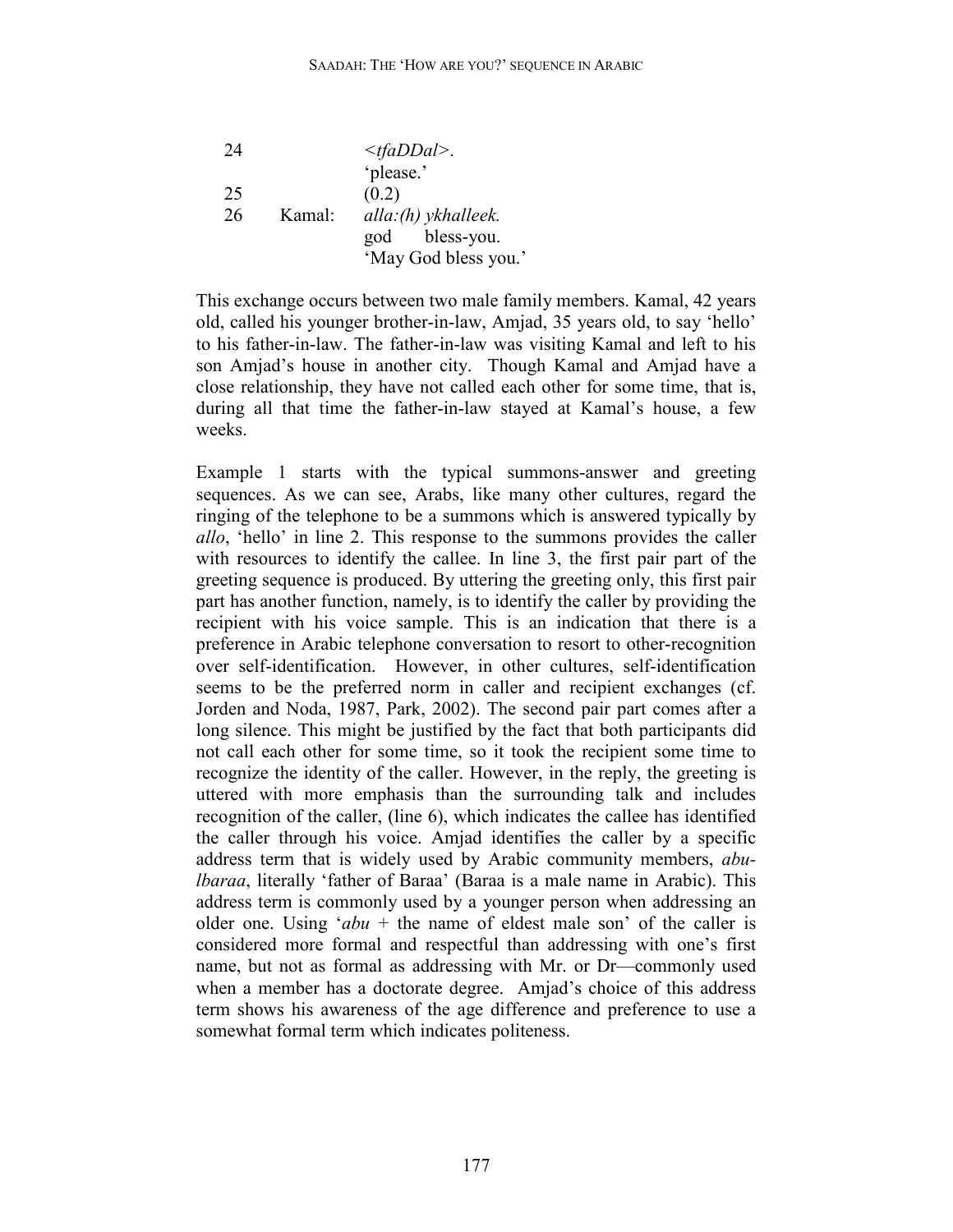As soon as Amjad identifies Kamal and greets him (lines 5 and 6), Kamal produces the next turn in latched position. Within this very short interaction between the two males we find two overlaps by Kamal with Amjad's turns. In line 10, there is an overlap when Amjad replies to Kamal and just before he is about to start another topic. Kamal's overlap with Amjad's turn results in the termination of Amjad's turn and the start of Kamal's. Kamal assumes the role of talk organizer and initiator and this is expected since he is the one who initiated this telephone call. The second overlap occurs in line 15 and again results in the termination of Amjad's turn. In line 7, at the beginning of the first pair part of the 'How are you?' sequence, Kamal produces a diminutive address term which is indicative of love, affection, and a strong relation between the two participants. This is similar to nicknames people usually assign to their children. Also, the use of this address term in this interaction also highlights the age difference between the interlocutors.

After performing two typical sets of the 'How are you?' sequence, Kamal proceeds by introducing the purpose for the call, viz. checking if his father-in-law is available to talk to him (line 19). Although Kamal ultimately makes a switchboard request, we can see that he went through the 'How are you?' sequence with the person who answered the phone in which he asks about the answerer's well-being, news and family.

(2)

| 01 | Qasem: | essalaamu Salaykum,                          |
|----|--------|----------------------------------------------|
|    |        | Peace upon-you                               |
|    |        | 'Peace be upon you'                          |
| 02 |        | (0.1)                                        |
| 03 | Kamal: | <i><u><b>Aywa</b></u></i> Sammi              |
|    |        | 'yes my uncle'                               |
| 04 |        | (0.1)                                        |
| 05 |        | essalamu Salakum cheef halak shu akhbarak.   |
|    |        | upon-you how you what news-your.<br>peace    |
|    |        | Peace be upon you how are you what are your  |
|    |        | news.'                                       |
| 06 |        | (0.5)                                        |
| 07 | Qasem: | allahi yhaeek allah ysalma $\int k(0,1)$ ke- |
|    |        | God welcome-you god bless $[you(0.1)$ ho-    |
|    |        | 'May God welcome you God bless you ho-'      |
| 08 | Kamal: | $[cheef Se \hbar t \alpha k =$               |
|    |        | [how health-your.=                           |
|    |        | 'How is your health.'                        |
|    |        |                                              |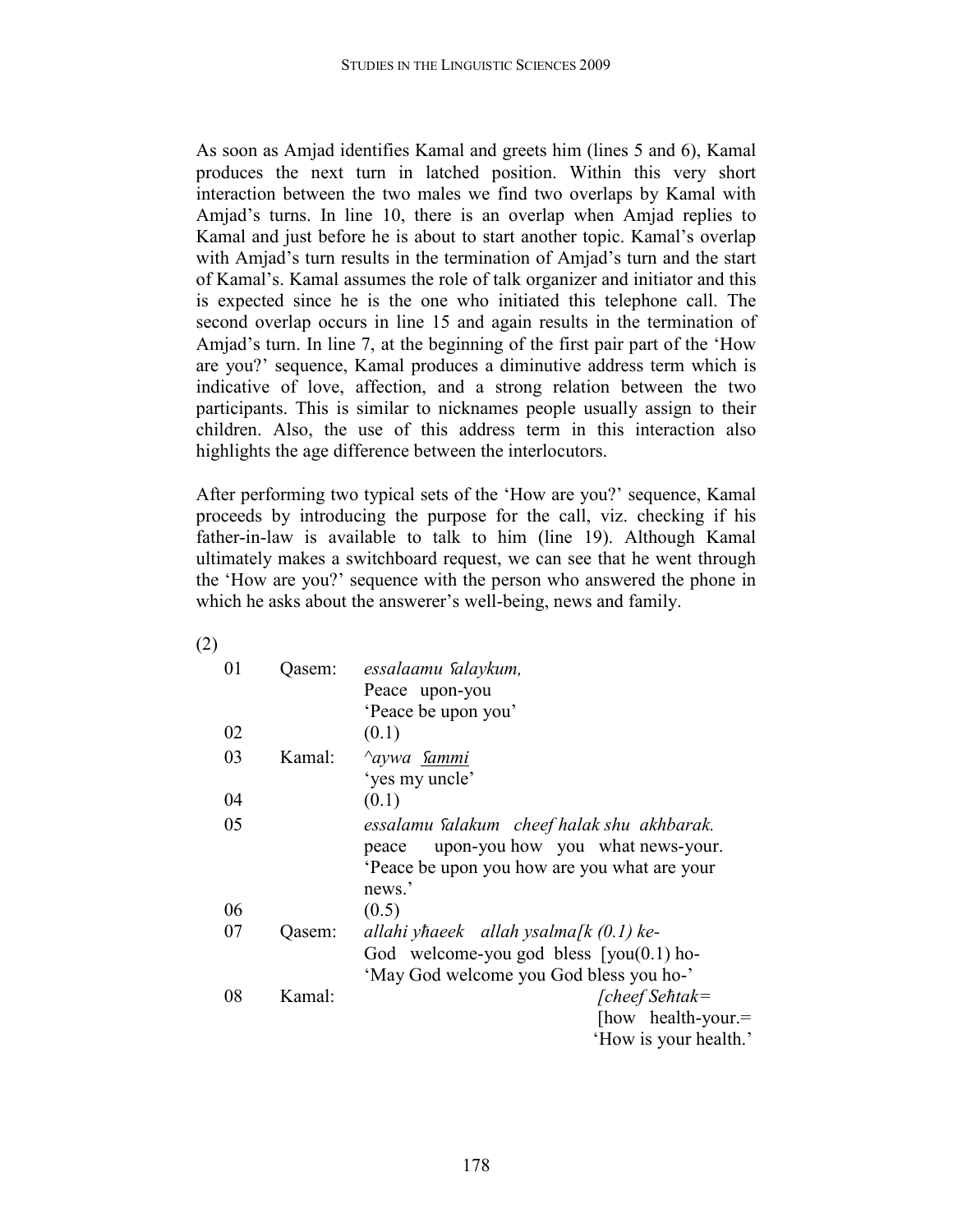| 09 | Qasem: | $=$ $=$ $=$ $=$ $=$ $=$ $=$ $=$ $=$ $=$ $=$ $=$ $=$ $3$ $=$ $3$ $=$ $=$ $=$ $=$ $=$ $=$ $=$ $=$ $=$ $=$ $=$ $=$ $=$ $=$ $=$ $=$ $=$ $=$ $=$ $=$ $=$ $=$ $=$ $=$ $=$ $=$ $=$ $=$ $=$ $=$ $=$ $=$ $=$ $=$ $=$ $=$ $=$ $=$ $=$ $=$ $=$ $=$ $=$ $=$ $=$ $=$ $=$ $=$ $=$ $=$ $=$ $=$ $=$ $=$ $=$ $=$ $=$ $=$ $=$ $=$ $=$ $=$ $=$ $=$ $=$ $=$ $=$ $=$ $=$ $=$ $=$ $=$ $=$ $=$ $=$ $=$ $=$ $=$ $=$ $=$ $=$ $=$ $=$ $=$ $=$ $=$ $=$ $=$ $=$ $=$ |
|----|--------|-----------------------------------------------------------------------------------------------------------------------------------------------------------------------------------------------------------------------------------------------------------------------------------------------------------------------------------------------------------------------------------------------------------------------------------------|
|----|--------|-----------------------------------------------------------------------------------------------------------------------------------------------------------------------------------------------------------------------------------------------------------------------------------------------------------------------------------------------------------------------------------------------------------------------------------------|

Example 2 is taken from the same telephone conversation as Example 1 and it is a continuation of the conversation of one of the participants in Example 1, Kamal, with a new interactant, his father-in-law, Qasem. Kamal wants to check on his father-in-law who was visiting him and his family and left to his son's house in a near-by city. Qasem's son, Amjad, and Kamal co-participate at the start of the telephone call, in Example 1, before Amjad hands the telephone to his father to talk to Kamal. The fact that Qasem is starting out with a greeting is evidence that he knows who is on the phone. He starts by greeting Kamal with the typical Arabic Islamic greeting in line 1, *essalaamu Salaykum*, 'peace be upon you'. Kamal answers with a marked rise in pitch and stressed address term, *Sammi*, 'my uncle'. Starting the turn with a markedly higher pitch level and a stressed address term might indicate excitement and pleasure conversing with this person. Using this address term at the beginning of a phone call serves two purposes: it shows that identification/recognition has been achieved through the voice sample of the recipient of the call. Secondly, this telephone opening can be characterized as intimate especially as the address term is suffixed by the possessive pronoun *i*, 'my' which can represent love, care, and affection towards this interlocutor. In line 5, we expect to find the second pair part of the greeting initiated by Qasem in line 1, but instead of replying to Qasem's greeting, Kamal initiates the greeting himself. This might imply that Kamal, the younger participant in this interaction, thinks that he should initiate greeting his father-in-law and not the other way around. So, Kamal provides the first pair part of the greeting sequence where he should have responded with the second pair part. Immediately following this, in line 5, he goes on with the 'How are you?' sequence within the same turn. This includes inquiry about Qasem's well-being and latest news. Qasem does not respond to Kamal's inquiries, rather he reciprocates with another inquiry, in line 9. This shows that these turns within the 'How are you?' sequence does not elicit a genuine response from the other participant. Indeed, Kamal proceeds with the conversation without showing any problem that his inquiries were not responded to by his father-in-law. Rather, these moves are conventionalized in turn-taking design within this particular sequence to signify a routinely structured pattern in telephone conversations between close friends and family members whose relationships are characterized as intimate.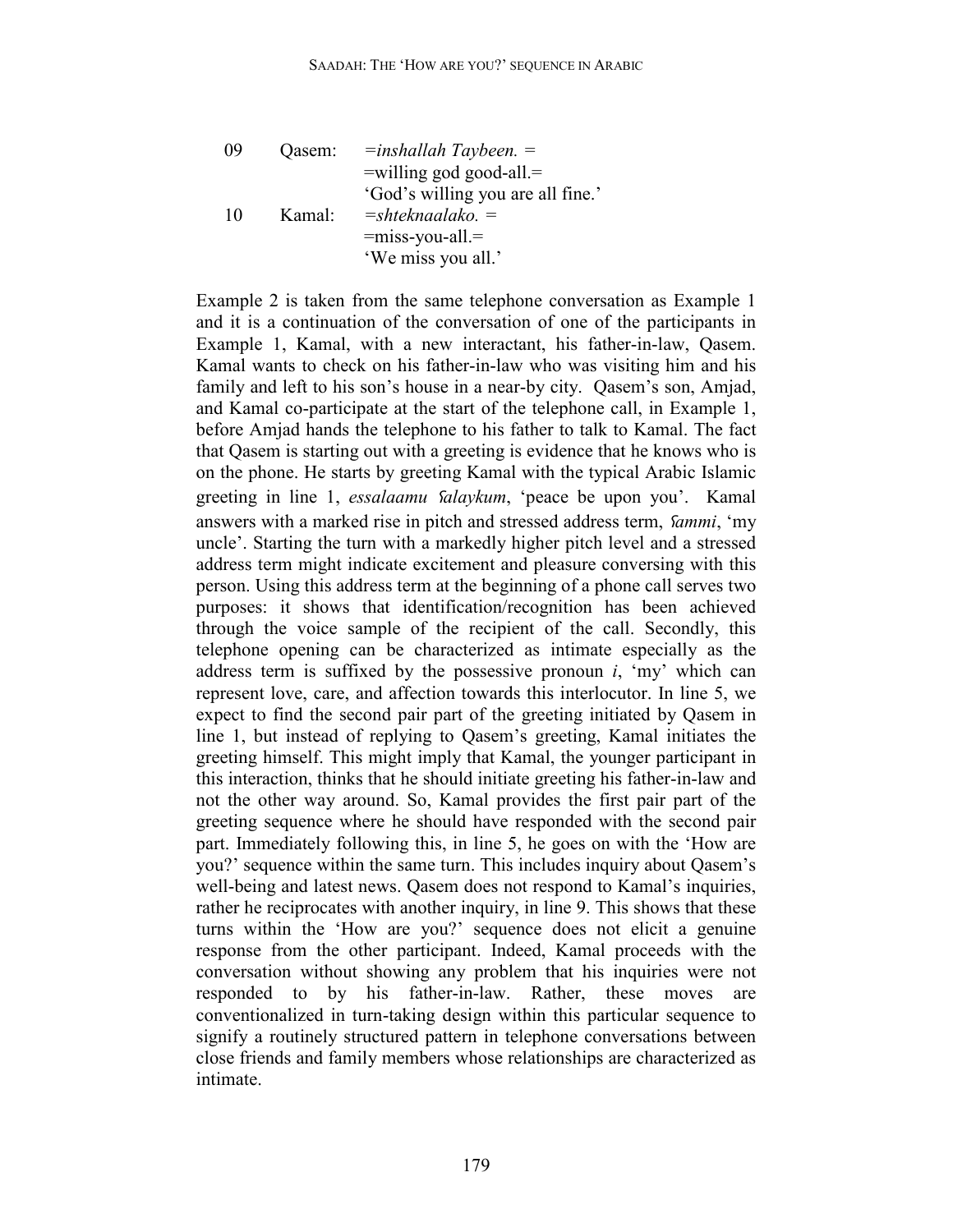This ritualized 'How are you?' sequence in Arabic telephone conversations is commonly replicated by a subsequent turn that is closely positioned to the former one. This is evident in Kamal's overlap with Qasem's turn in line 7 and rephrase of the same inquiry by asking about the other participant's health. In the next turn, Qasem does not respond to Kamal's repeated inquiry about his well-being and news, rather he reciprocates Kamal's 'How are you?' sequence, latches it to his turn, and asks about the well-being of Kamal's family. Likewise, the lack of response by Kamal to Qasem's inquiry indicates that such a sequence is routinized in telephone conversation and is not necessarily answered by the other participant. Hopper and Chen (1996) show that in Taiwanese telephone openings, greeting tokens are not always reciprocated at the next turn. In other words, it is not topicalized. In the next turn (line 10), Kamal states the main reason for the call; he and everyone else in his family miss his father-in-law. It seems that Qasem's responses to Kamal's inquiries were not elaborate because he knows Kamal's intention behind the call. Indeed, both participants were practical in quickly wrapping up the 'How are you?' sequence to proceed to more important matters.

(3)

| 01 | Layla: $>$ essalamu <i>falayku</i> - $<$                            |
|----|---------------------------------------------------------------------|
|    | $>$ peace upon-yo- $\le$                                            |
|    | 'Peace be upon yo-'                                                 |
| 02 | (0.5)                                                               |
| 03 | Nora: <i>≤ahlei::n yamma&gt;</i> , wa <i>falaykum essalaa:mu wa</i> |
|    | $\le$ hello:: <u>my mother</u> $>$ , and upon-you peace and         |
|    | 'Hello my mother and peace be upon you too and'                     |
| 04 | rahmatullahi wa barakatu=                                           |
|    | mercy god and blessings-his=                                        |
|    | 'God's mercy and blessings'                                         |
| 05 | Layla: $=$ kei:f elhaa::l.                                          |
|    | =how the-well-being.                                                |
|    | 'How are you'                                                       |
| 06 | (0.2)                                                               |
| 07 | keif ento: y:amma?, keif Sehhetko?,                                 |
|    | how you-PL my mother?, how health your-PL?,                         |
|    | 'How are you mother? How is your health?'                           |
| 08 | (0.4)                                                               |
| 09 | Nora: elhamdullellah rabbi el Salameen keif Seh[tik                 |
|    | thanks god god all creation how health [your                        |
|    | 'Thanks God how is your health, you?'                               |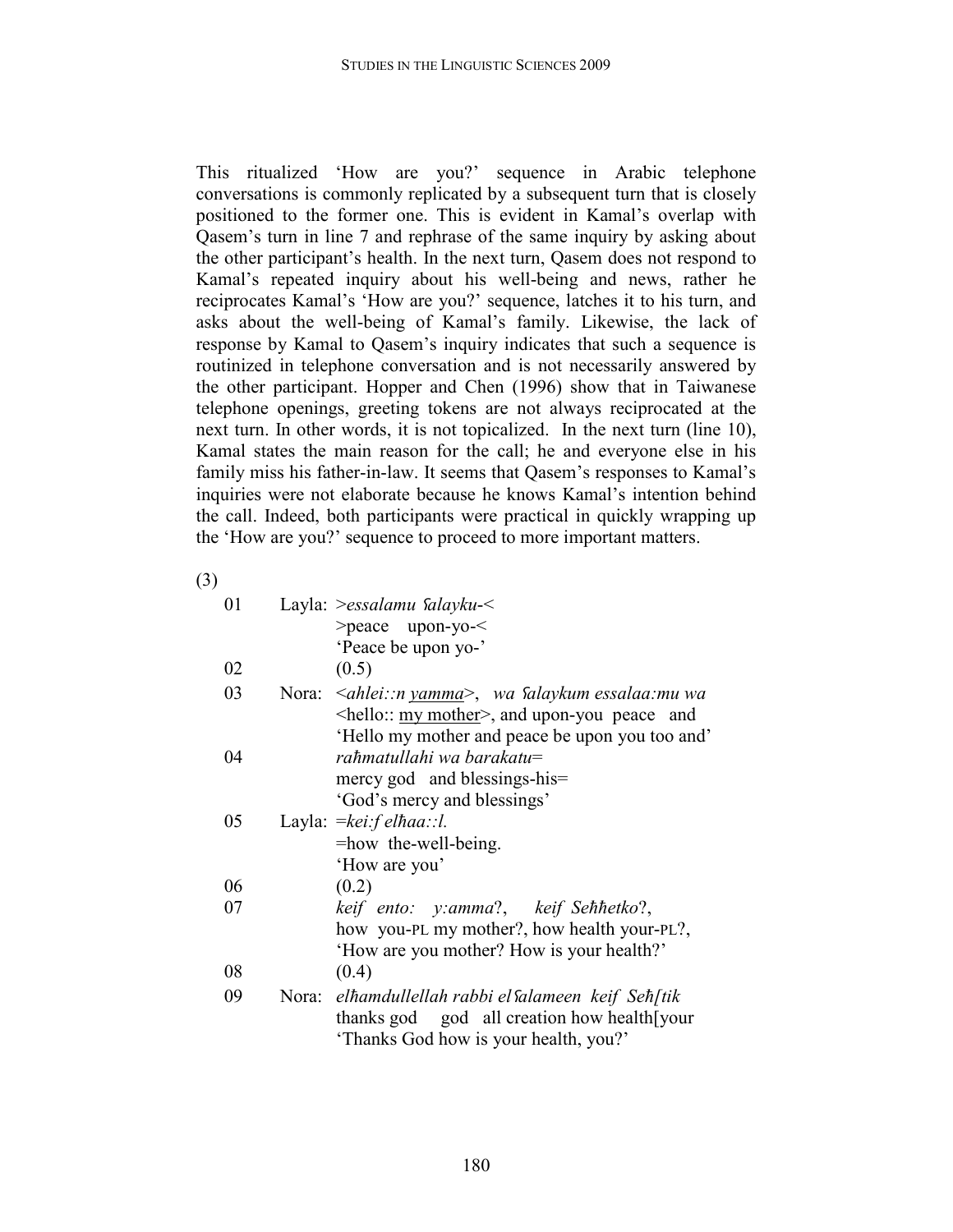| 10 |       | <i>ENTI?]</i><br>YOU?                                       |
|----|-------|-------------------------------------------------------------|
| 11 |       | 'YOU?'<br>$\lceil$ (alla ye <i>Teeko</i> )<br>$\mathbf{I}$  |
|    |       |                                                             |
|    |       | $[(\text{god give you-PL})]$                                |
|    |       | 'May God give you all'                                      |
| 12 |       | (0.5)                                                       |
| 13 |       | Layla: walla tamaa::m. wallalhamdulellahhh.                 |
|    |       | by god fine::. And thanks god                               |
|    |       | 'By God I'm fine. And thanks to God'                        |
| 14 |       | (0.17)                                                      |
| 15 |       | kol eshi tamaam.                                            |
|    |       | Every thing fine.                                           |
|    |       | 'Every thing is fine.'                                      |
| 16 |       | (0.2)                                                       |
| 17 | Nora: | mm A:KEED?                                                  |
|    |       | 'mm SURE?'                                                  |
| 18 |       | (0.9)                                                       |
| 19 |       | Layla: $aa::h$ wall:a la::hh elhamdu:lellaah=               |
|    |       | 'O::h by God no::<br>thanks to God-'                        |
| 20 | Nora: | $\lambda$ keif edeike:::?                                   |
|    |       | and how hands-your::?                                       |
|    |       | 'and how are your hands?'                                   |
| 21 |       | (1.0)                                                       |
| 22 |       | Layla: ^ LAA zai ma homma bes ya sni ha:ssa akhaff eshwayya |
|    |       | but mean feel<br>$^{\wedge}$ NO as<br>them<br>bit<br>little |
|    |       | 'No as before but I feel better a little bit                |
| 23 |       | ensahalla.                                                  |
|    |       | willing-god.                                                |
|    |       | 'by God's will.'                                            |
| 24 |       | (0.5)                                                       |
| 25 | Nora: | tabe insaalla enshaalla ensh=                               |
|    |       | alright willing-god willing-god willi=                      |
|    |       | 'alright God's willing God's willing willi='                |
| 26 |       | Layla: [inshaalla                                           |
|    |       | [willing-god                                                |
|    |       | 'by God's will-'                                            |
| 27 | Nora: | [alla kareem=                                               |
|    |       | [god generous=                                              |
|    |       | 'God is generous'                                           |
| 28 |       | Layla: inshaalla yamma >inshaalla.<                         |
|    |       | willing-god my mother >willing-god.<                        |
|    |       | 'By God's willing mother >by God's will<'                   |
|    |       |                                                             |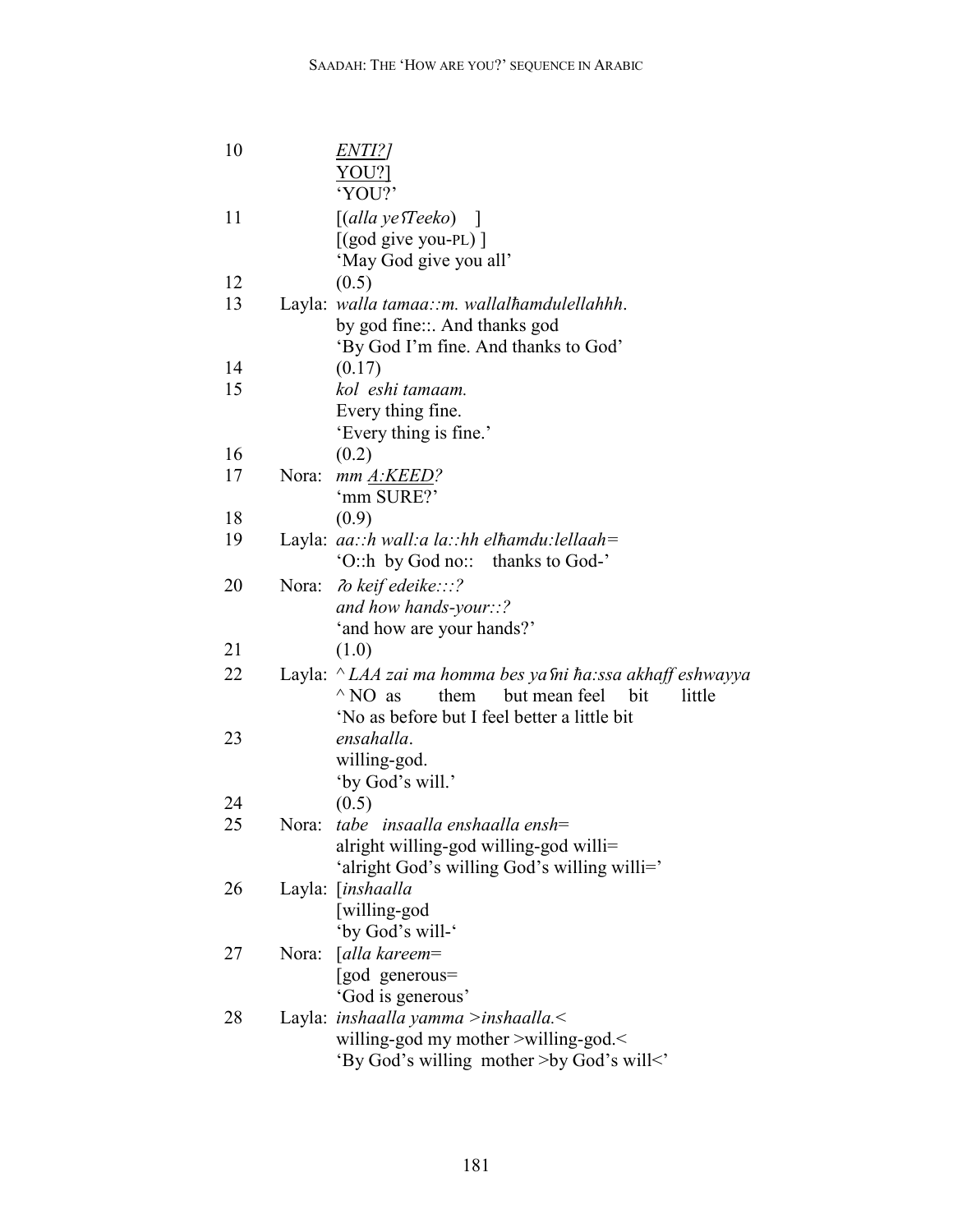| 29 |       | (0.2)                                            |
|----|-------|--------------------------------------------------|
| 30 |       | $\land$ laa: ahsan shwayya hassa haali walla.    |
|    |       | no: better little feel myself by god.            |
|    |       | 'No I feel a little better by God's name.'       |
| 31 |       | (0.4)                                            |
| 32 | Nora: | mmm::                                            |
|    |       | $'$ mmm::::'                                     |
| 33 |       | (0.2)                                            |
| 34 |       | Layla: inshaa ?allah. keif ahwalkum<br>ento?     |
|    |       | willing-god. how being-you-PL. you-PL?           |
|    |       | 'God's willing. How is everything with you all?' |
| 35 |       | (0.4)                                            |
| 36 | Nora: | $>$ haina $<$                                    |
|    |       | >here-we<                                        |
|    |       | 'Here we are'                                    |
| 37 |       | (0.2)                                            |
| 38 |       | Layla: (eish?)                                   |
|    |       | (what?)                                          |
|    |       | 'What?'                                          |
| 39 |       | (1.5)                                            |
| 40 | Nora: | maashi halna $\leq$ elhamdulella:: $\geq$ .      |
|    |       | Okay being-we $\leq$ thanks go:: $d$ >.          |
|    |       | 'Doing fine thanks to God.'                      |
| 41 |       | (1.2)                                            |
| 42 | Nora: | E:::H?                                           |
|    |       | $'$ ? $E$ :::: $H$ ?'                            |
| 43 |       | (1.53)                                           |

Example 3 is a portion of a conversational interaction between Layla and her daughter (Nora) that occurs within the long telephone call from which examples 1 and 2 were extracted and analyzed. Layla has not been feeling well lately because she is under medication for treating cancer. This medication has side effects that affect her health in general thus making her feel sick all the time. It also causes numbness in her hands and feet. Kamal, Nora's husband initiates this call to greet his father-in-law who was visiting them and left two days ago. In example 1, Kamal talks to his brother-in-law, Amjad, and in 2 to his father-in-law, Qasem before he hands the phone to his wife, Nora, to talk to her mother, Layla.

In Line 1, it is shown that Layla's response is rushed and there is also cutoff in the final word. This can be attributed to Layla's prior knowledge of the caller's identity. Obviously, the identification / recognition sequence is achieved smoothly. Nora immediately identifies the answerer's voice and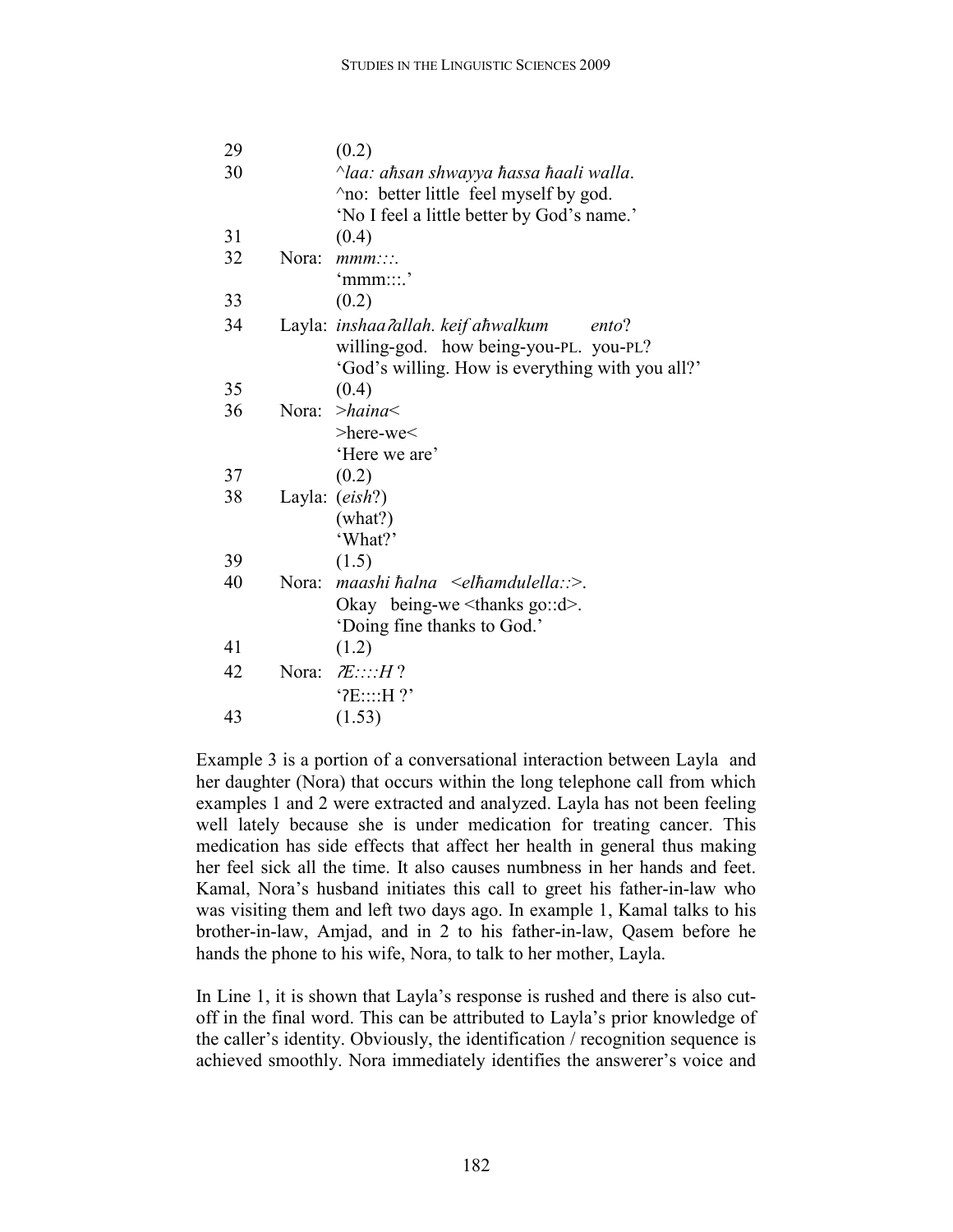responds with two greetings and the appropriate address term. The first greeting indicates welcoming the other participant and includes an address term, *ahlei::n yamma*, 'welcome, my mother'. However, the second greeting is the actual response to the mother's greeting in the first pair part. Nora's response to the greeting, *wa Salaykum essalaa:mu wa raħmatullahi wa barakatu*, 'and peace be upon you too and God's mercy and blessings' represents the full and long response to the first pair part of the greeting in the prior turn. To Muslims and Arabs, this is considered the best way of reciprocating the greeting in line 1. By Islamic teachings, if a person is greeted with the greeting *essalamu* ȥ*alaykum*, 'peace be upon you', the other interlocutor has to respond appropriately in the second pair part.

Responding with two greetings is not uncommon between Arabs as has been shown in Example 2 by two other interlocutors and represented here in this new set of data. Nora's response immediate response, in line 3, is low, the sound is stretched, and stressed. This could signal an enthusiastic and respectful caller who identifies the other party right away and is eager to be involved with her in this interaction. Using the address term 'mother' and replying with the complete version of the Islamic greeting —which is considered a relatively long reply to a greeting— show that the caller is respectful and wants to respond with a better greeting than the one she was greeted with.

Following the greeting sequence, the callee starts with the elaborate and expanded typical Arabic 'How are you?' sequence. Layla inquires about the well-being of her daughter. In order to do so, she uses the default version of 'How are you?' *kei:f elħaa::l*, 'how is the well-being' with no suffixed pronoun. Using this general form makes the inquiry broader to include not only the caller but everyone else. This in turn prepares for the next portion of the turn in which Layla explicitly uses the first person plural pronoun *ento:*, 'you all' to include every one at the callee's side. She also extends the first pair part turn to inquire about the health of everyone by suffixing the second person plural pronoun *ko*, 'your' to the noun. In line 9, Nora chooses to reciprocate her mother's inquiry with the full version where an abbreviated shortened response is normally and typically used. This long response is followed by a reciprocated inquiry about the mother's health and is overlapped by the mother's next turn. Nora's inquiry about the mother is very specific in nature in which she focuses the mother's health (lines 9 and 10). This is evident by suffixing the noun with the second person possessive pronoun  $k$ , 'your' and then using the second person pronoun *enti*, 'you'. This shows the caller's intention to include only the mother in her inquiry and not other family members. By asking only about the mother and her health, the caller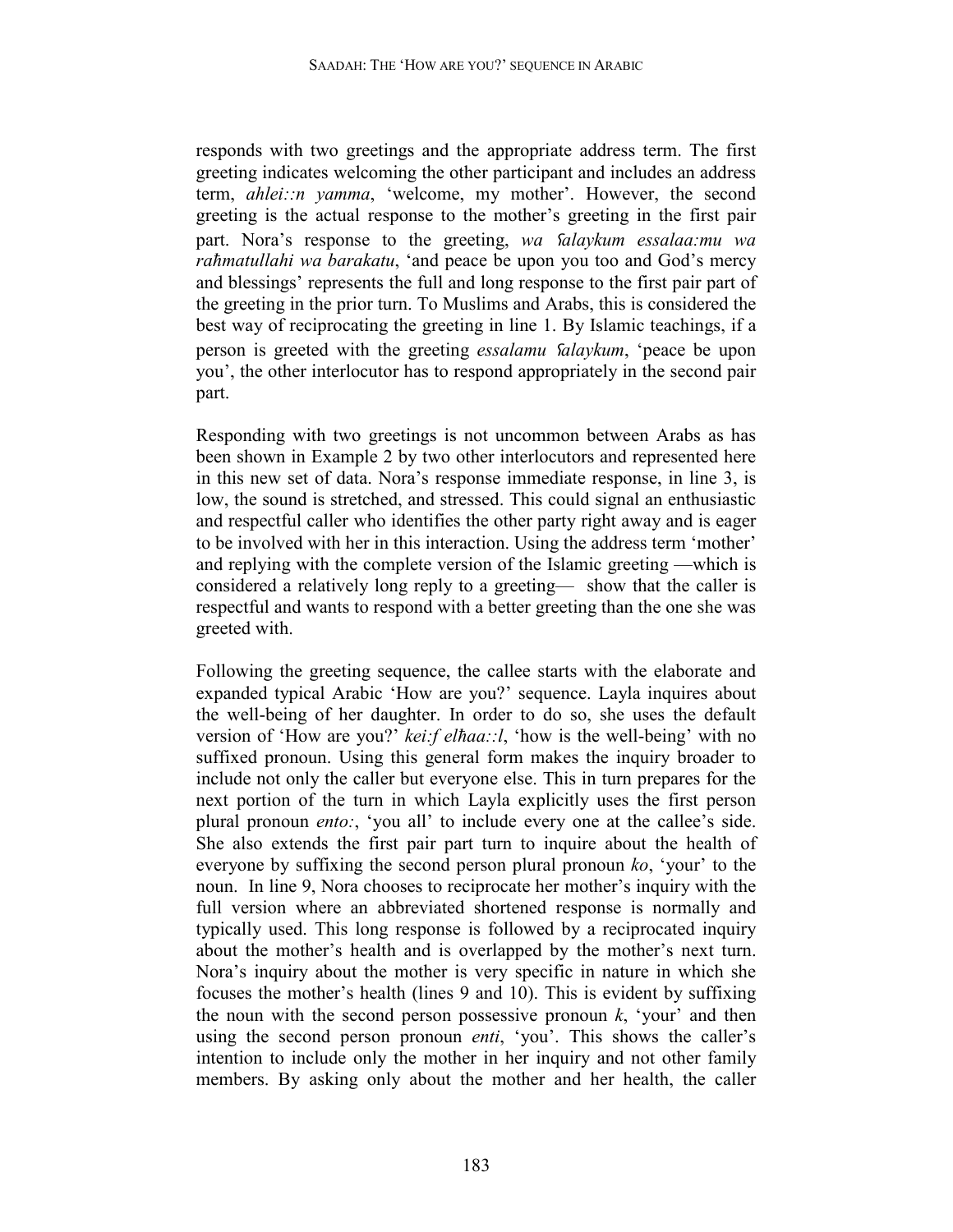constructs a 'How are you?' sequence that does not follow the common elaborate pattern normally produced by other members in the Arabic speech community. This could have resulted from the callee's overlap with the caller's turn which forced the caller to shorten her turn to give a chance to the other participant to proceed with hers. It is worth noting that Nora consumed the normal length of such a turn with her lengthy greeting's reply.

This portion of the 'How are you?' sequence where the caller inquires about her mother's health is topicalized, (line 9), because of the mother's health condition. Nora produces other turns that might be considered rejoinders to the turn where she asks about the mother's health, viz. line 20. The specificity about the mother's health is stressed by asking about her hands in particular (in line 20). In previous adjacency pairs, the mother is fully cooperating and provides lengthy responses in her second pair part turns; that is in lines  $(13, 15, 19, 22, 23)$ . In these turns, Layla does not initiate any new topic but addresses her daughter's worries and ensures her that she feels good. The daughter's inquiry about the mother's health lasts for few turns—specifically, three turns—before Nora brings this topic to an end when Layla assures Nora that she really feels better in her lengthy turn, (lines 28 and 30), after which Nora brings this to an end.

Example 3 shows that the typical 'How are you?' sequence in intimate family relations is sometimes topicalized with extended 'question/answer' adjacency pairs about a specific issue that might be brought up as the conversation unfolds. Usually, the 'How are you?' sequence is resumed after that topic has been talked about and both participants feel that it can be satisfactorily brought to an end. In line 34, the 'How are you?' sequence is again resumed—after an extended interruption with the mother's inquiry about the well-being of everyone at her daughter's side. The daughter provides a response which is not typical to such an inquiry. Her response is rushed, compressed, and abbreviated which prompts the mother to topicalize such an answer. However, in line 40, Nora states that she and her family are doing fine before she becomes silent for some time and then produces some vocalizations after which the mother changes the subject and proceeds with the conversation. All in all, the daughter does not contribute a lot to this interaction so far and her tone and answers indicate worry and concern which is stated clearly in the present 'How are you?' sequence.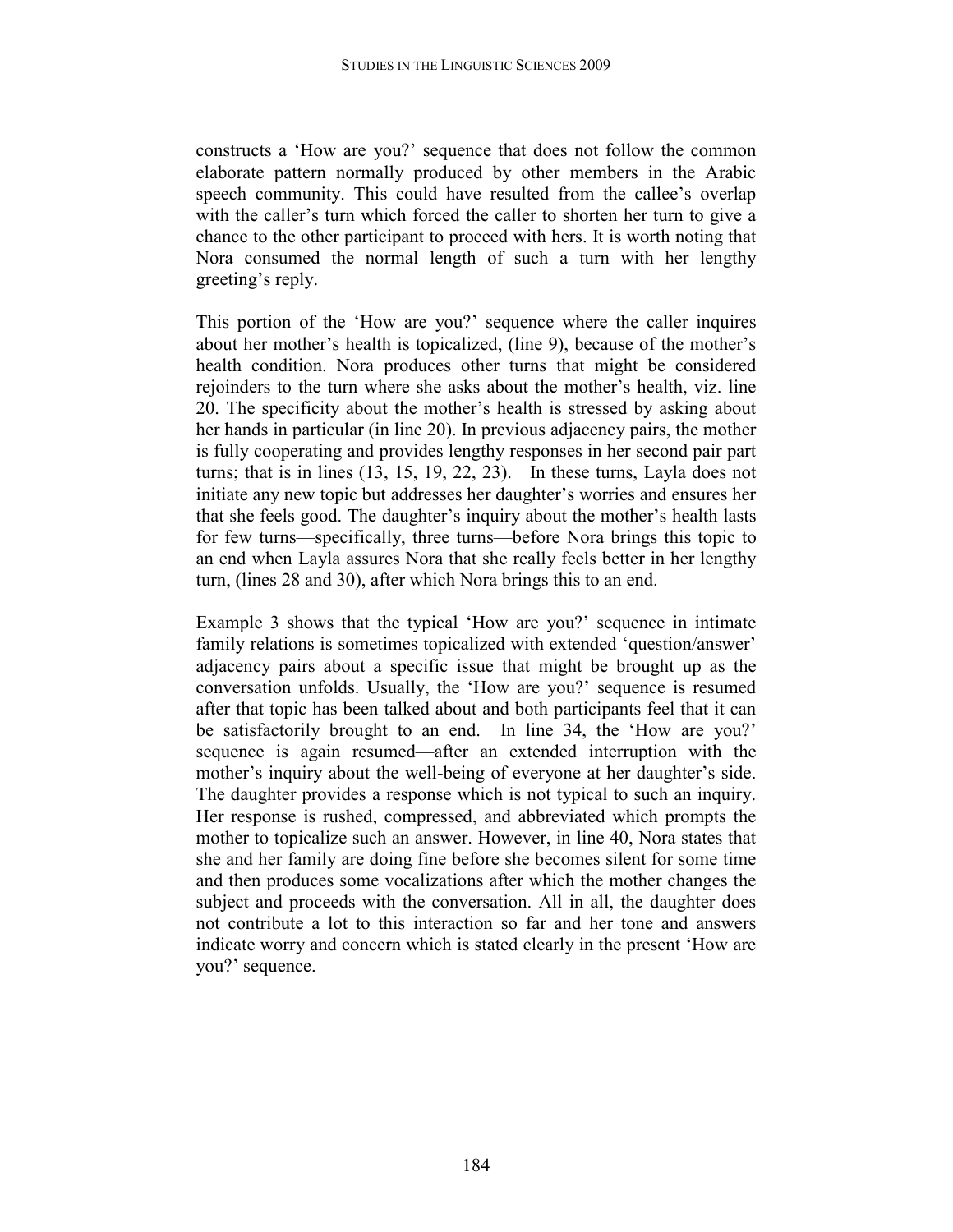## **5. Summary and concluding remarks**

To summarize, the 'How are you?' sequence performed by family members from the Arabic speech community shows universal as well as specific patterns. Universal patterns in that like telephone conversation performed by members from other speech communities, the 'How are you?' sequence is one main component in the openings of Arabic telephone conversations. For Arabs, intimate interpersonal relations shape the nature and design of telephone openings resulting in a distinctive signature that is considered to be unique and different from other speech communities. Norms of behavior in telephone openings in Arabic have also specific cultural patterns in that an expanded 'how are you?' sequence between Arab family members is a sign of intimacy. This sequence is not normally topicalized unless there is a reason. In such a case, the sequence is interrupted momentarily to inquire about that specific issue and afterwards it is resumed. Telephone openings among family callers tend to be condensed (in that they consist of several TCUs within a turn), fast, and expanded (in that they stretch over several turns). Using a conversationanalytic framework, it has been shown that the organizational functions of such interpersonal communication is undoubtedly culture-specific.

There is a trend that advocates looking for universal tendencies when analyzing telephone openings; however, cross-cultural exemplars show that differences in the norms of interaction of this structured activity are well established. Each telephone conversation is shaped and marked with a distinctive pattern that is influenced by a particular culture, sex of interlocutors, their relationships, and the reason for the call.

By conducting this research project, I have expanded the set of languages and contexts investigated for the purpose of attesting that differences are in fact present in telephone behavior. By examining such differences, the focus, next, is not on these differences per se but on the divergent behaviors that characterize every speech community as unique in and of itself. This in turn leads to a more inclusive picture of larger cultural contexts and supports the comparative cultural analysis that academicians struggle to describe. The aforementioned—empirically-grounded accounts of how the organization of telephone openings is designed in Arabic are by all means rich resources for language teachers. By exposing one important speech activity; namely, cultural etiquette of telephone conversations to language learners, I argue that more details and culturally-sensitive material are, with no doubt, far and better reaching tools across the other language and eventually to the minds and hearts of its users.